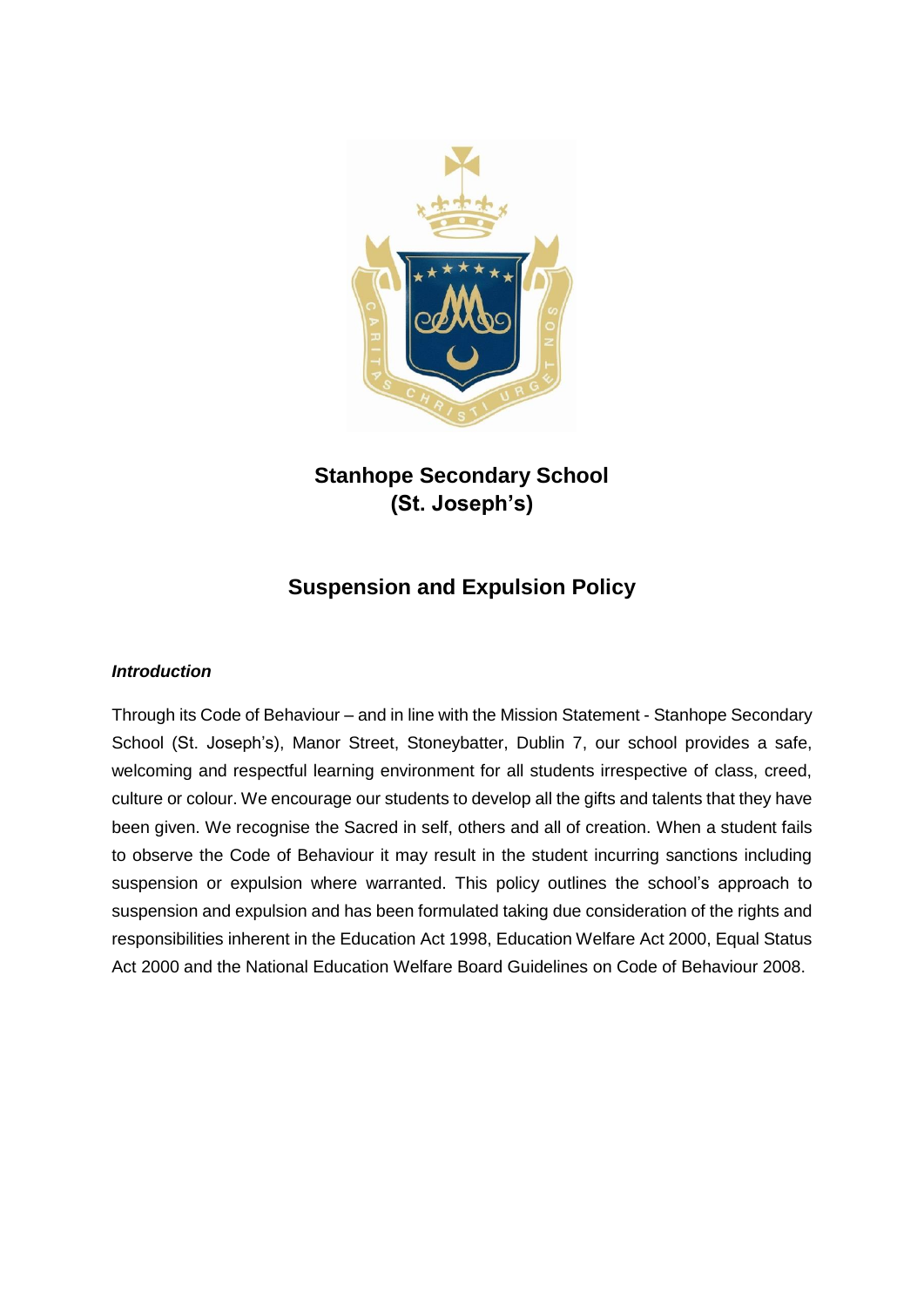# **SUSPENSION**

Suspension Principles In certain cases of unacceptable behaviour it may be in the best interests of the school community and/or the student involved removing the student from the school or from class for a period of time. Under the Articles of Management for Secondary Schools and with authority granted from the Board of Management, the Principal, and in the absence of the Principal the Deputy Principal, has the authority to suspend a student for a period up to and including 3 school days. Suspensions beyond 3 days require the permission of the Board of Management. Students who seriously and/or persistently misbehave will be referred to the B.O.M. The school considers suspension to be a serious sanction and the Board of Management will be informed of all suspensions. The Principal/Deputy Principal/Board of Management exercises this authority in a fair and non-discriminatory manner having regard to his/her/its responsibility to the whole school community and to the principles of natural justice. Procedures followed will include two essential parts:

- The right to be heard
- The right to impartiality

It is the intention of the school that suspension allows students the time, under the supervision of their parent/guardians, to reflect on their behaviour; to accept responsibility for the behaviour that led to the suspension and to change their future behaviour to meet the expectations of the school.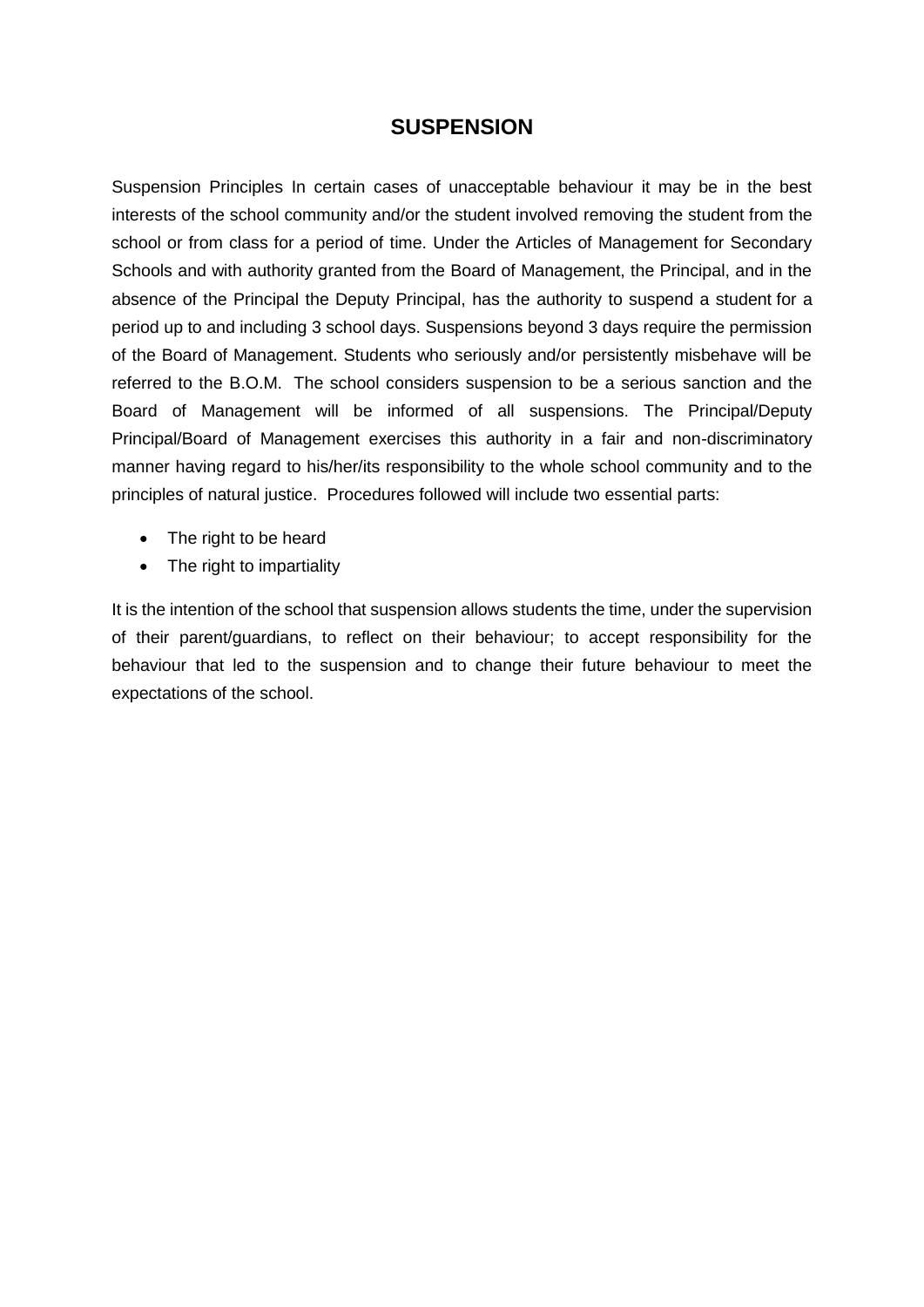# **Examples of circumstances under which suspension may be imposed, but are not limited to:**

- In cases where the health and safety of a student herself or of others in the school community could be a risk it may be necessary to suspend a student with immediate effect pending an investigation and the following of due procedures.
- A serious breach of the Code of Behaviour that indicates that the student should be removed from the school.
- Repeated less serious breaches of the Code of Behaviour that has not been rectified by other interventions and disciplinary measures short of suspension.
- Abusive behaviour or language towards staff.
- Persistent bullying as per school Anti-Bullying policy.
- Smoking/Vaping anywhere in school uniform and/or on school outings.
- Leaving the school premises / school outings without appropriate permission.
- The possession of alcohol or any illegal substance on school premises or at school events.
- Possession, use of or supply of drugs or drug paraphernalia or misuse of any substance in the school grounds, on school trips or during any school related activity. This also applies to students coming and going to school and at any time in school uniform.
- Any interference with school security or fire alarm systems or Health & Safety equipment.
- Being involved in a physical fight on the school premises or anywhere in school uniform.
- Failure to turn up for detention.
- Truancy i.e. mitching school or classes.
- Damaging school property.
- Threatening and/or abusive behaviour.
- Inappropriate use of camera phone.
- Bringing the school into disrepute.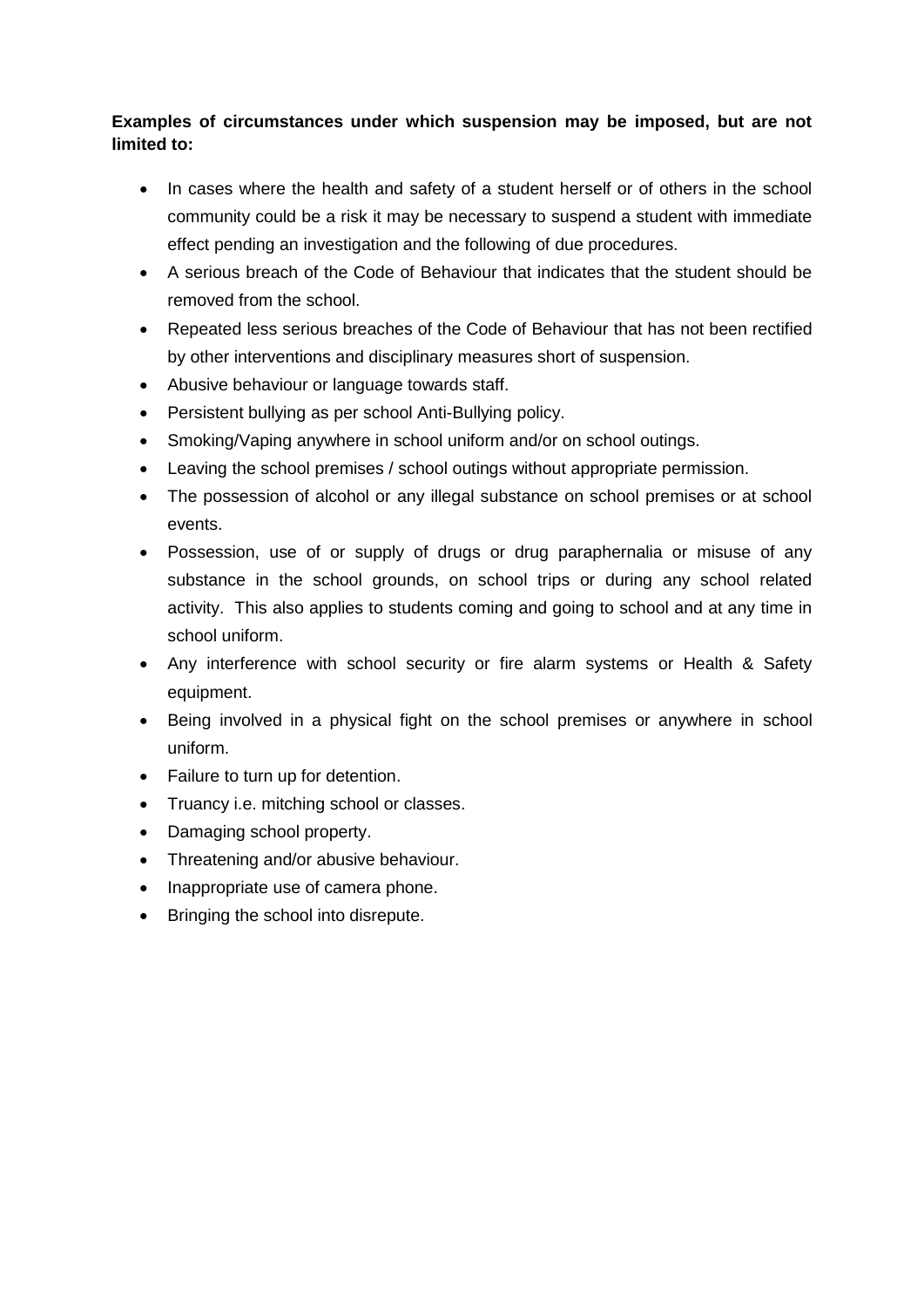The circumstances under which suspensions may be imposed can be divided into four groups:

# 1. **Suspensions as a result of ongoing misbehaviour**

The school has a referral system in place to address issues of ongoing misbehaviour. Teachers will initially deal with disciplinary issues themselves within their own classroom. If this fails to resolve matters then the issue will be referred from the teacher to the Form Teacher, after this it may be escalated to the Year Head. However incidents of a serious nature (Destruction of property, threat of physical violence, refusal to leave a classroom) may be referred directly to the Deputy Principal or Principal.

Possible Supports / Interventions as outlined in our Code of Behaviour

- Use of student journal to record positive/negative behaviour checked weekly by their Form teacher.
- Monthly positive behaviour award for whole student body.
- Meeting with student, Form Teacher and Year Head to explore the circumstances of the incident/s giving the student an opportunity to be heard.
- Incident referral sheet.
- Student Support Meetings a formal meeting with student where Form Teacher and Year Head explore the circumstances of the incident(s) giving the student an opportunity to be heard.
- Contact with Class Tutor.
- Phone contact with parents.
- Progress report.
- Detention.
- Temporary removal from a class.
- In school suspension.
- Meeting with parents and student with a view to moving forward
- Student placed on a Student Support Card for a period of time.
- Referral to school counsellor.
- Referral to appropriate support services in and/or out of school.

The intervention/s used will be appropriate to each student. If the ongoing misbehaviour has not improved then the option of suspension will be considered.

# **2. Immediate Suspensions**

In exceptional circumstances, the Principal may consider an immediate suspension to be necessary. This will include a situation where the continued presence of the student in the school at that time would represent a serious threat to the safety of either the student herself or of others in the school community. Fair procedures will still be applied.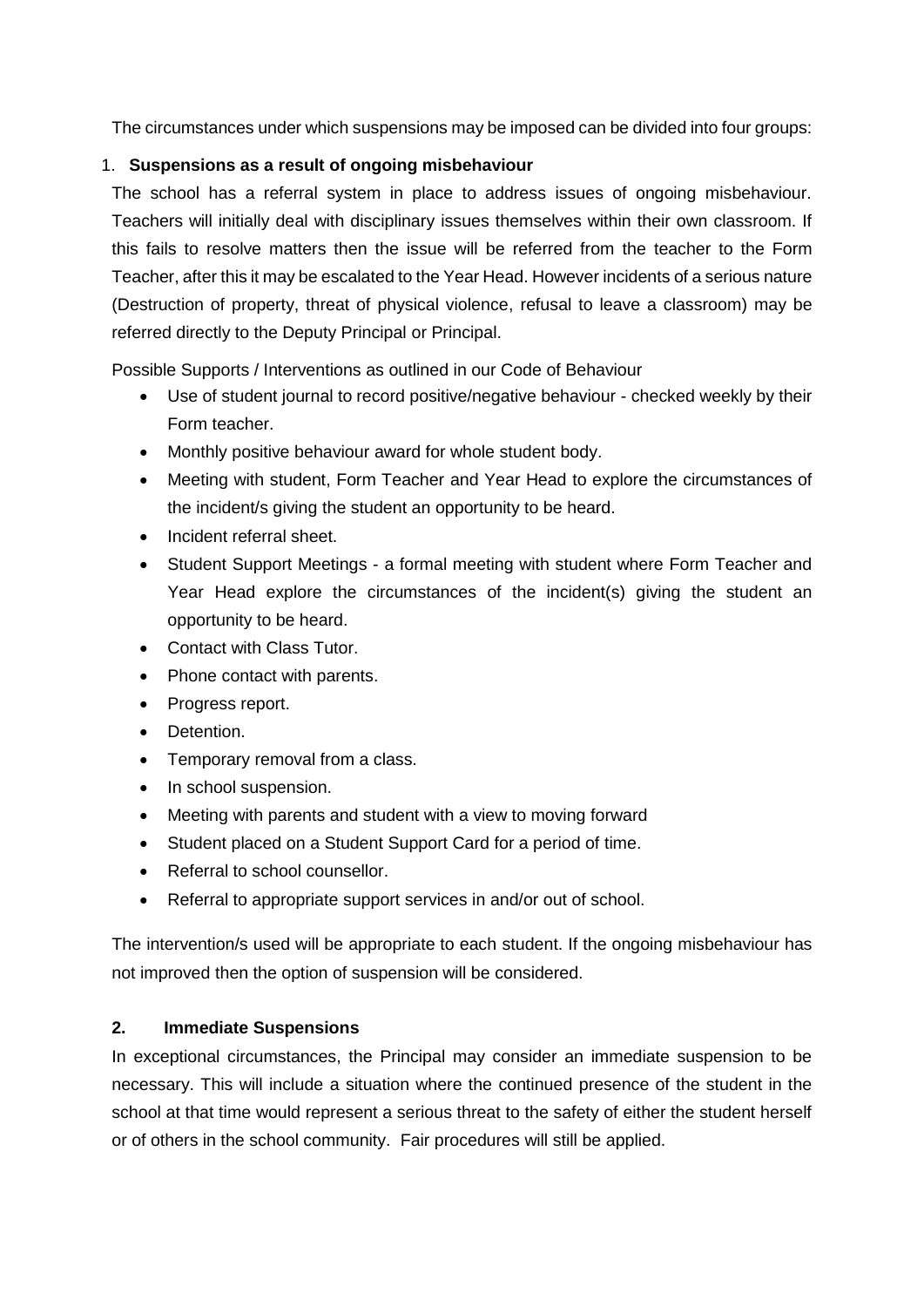#### **3. Automatic suspension**

A Board of Management may decide, as part of the school's policy on sanctions, and following the consultation process with the Principal, parents, teachers and students, that particular named behaviours incur suspension as a sanction. However, a general decision to impose suspension for named behaviours does not remove the duty to follow due process and fair procedures in each case.

# **4. Suspension during State Exams**

This sanction will normally be approved by the Board of Management and will be used where there is:

- A threat to the good order in the conduct of the examination
- A threat to the safety of other students and personnel
- A threat to the right of other students to do their examination in a calm atmosphere.

This sanction will be treated like any other suspension, and the principle of natural justice will apply.

# **Suspension Procedure**

In the event that the Principal exercises his/her authority to suspend a student for a fixed duration, the following procedure will be used:

- The student will be informed of the precise grounds that gave rise to a potential suspension and will be given an opportunity to respond before a suspension decision is formalised.
- The parents/guardians of the student will be informed of the situation and may be invited to come to the school for a meeting.
- In cases where the suspension is to take effect immediately, such as in the interests of health and safety, parents/guardians will be informed by telephone, with written follow up.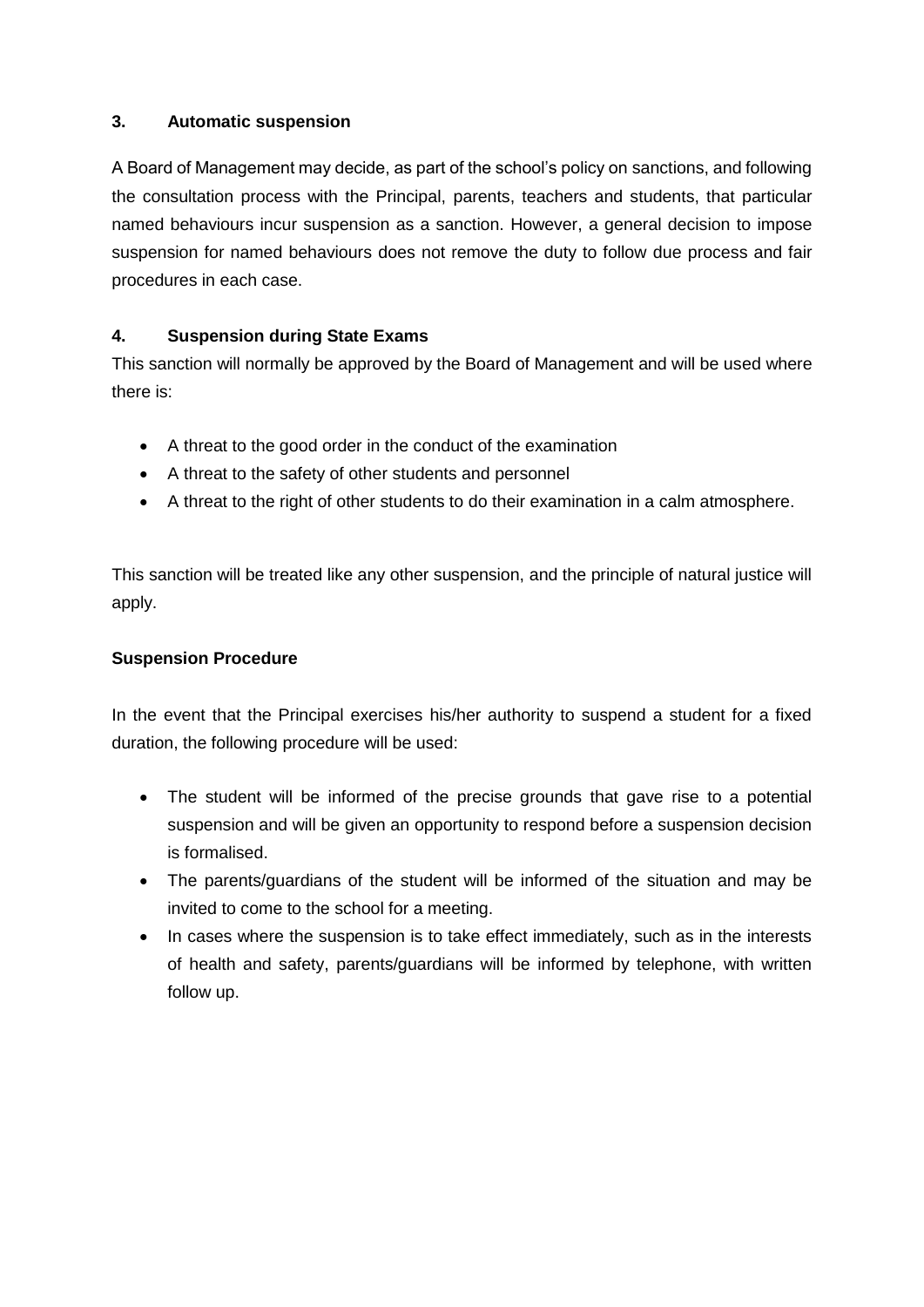Students will not be sent home during a school day unless collected by a parent/guardian or some other suitable arrangement is made. All suspension decisions include a formal letter of notification that will include:

- Notice of the suspension
- Effective date of the suspension
- Duration of the suspension
- Procedure on return to school
- Reasons for the suspension
- A statement that the student is under the care and responsibility of parent/guardians while suspended.

Where appropriate, this letter may also include some or all of the following

- Expectations of the student while on suspension
- Reference to the importance of parental assistance in resolving the matter causing suspension.
- A statement that the Education Welfare Board will be informed of the suspension.
- Information of the appeal rights and procedures regarding the suspension.
- Requirements to be met for the student's return to school.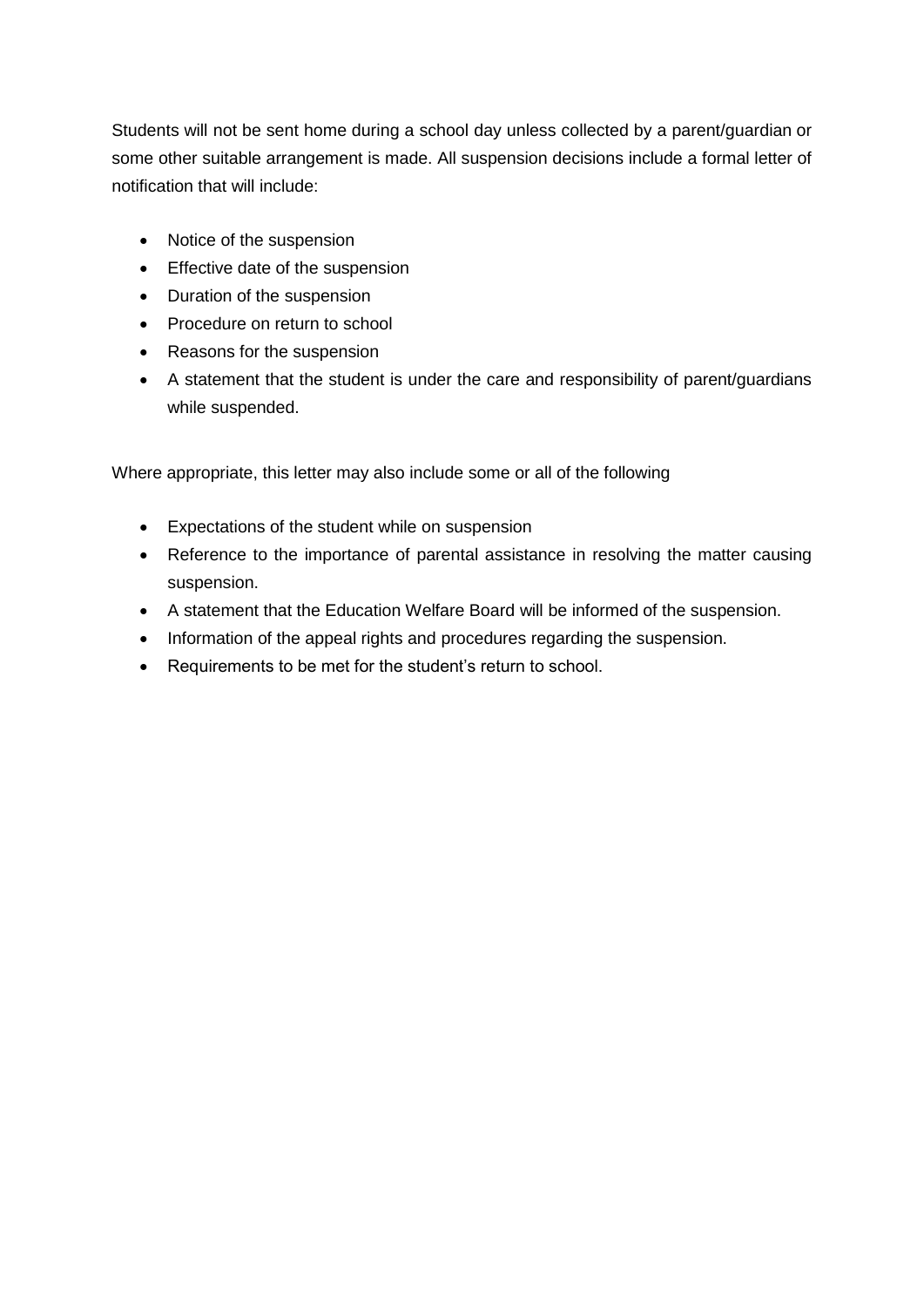#### **Suspension Removal**

As the principles of natural justice demand that there should be available a right of appeal to a higher authority, a student aged over 18 years or her parents/guardians may appeal the Principal's decision to suspend to the Board of Management. Such an appeal must be made in writing to the Chairperson of the Board of Management, stating the grounds on which the appeal is being made. However, the school may insist that the student remain at home while the appeal proceeds. In the event that an appeal is successful, the suspension will be lifted and if the suspension has already been served, it will be expunged from the student's record.

Where the total number of days for which the student has been suspended in the current school year reaches 20 days, the parents/guardians, or a student aged over 18 years, may appeal the suspension under section 29 of the Education Act 1998, and will be given information on how to appeal.

Beyond success in such appeals, a suspension may be rescinded in the following circumstances:

- New circumstances come to light after the suspension has been applied that would have mitigated the sanction had they been known beforehand.
- Other mitigating factors consistent with the application of the principles of natural justice.

#### **Suspension Completion**

Following suspension, a Parent/Guardian and the student in question must meet with the Year Head and Deputy Principal or Form Teacher where possible to discuss the breach of the Code of Behaviour and readmission. After suspension the following procedures will apply for the formal reintroduction of the student into the school.

- A written or verbal apology may be required from the student for her misbehaviour.
- A student will be placed on a student support card for one week for presentation to the BOM following suspension.
- Following apologies to relevant staff members a student will be readmitted to re-join their form class in the presence of the Year Head/Form Teacher/Deputy Principal.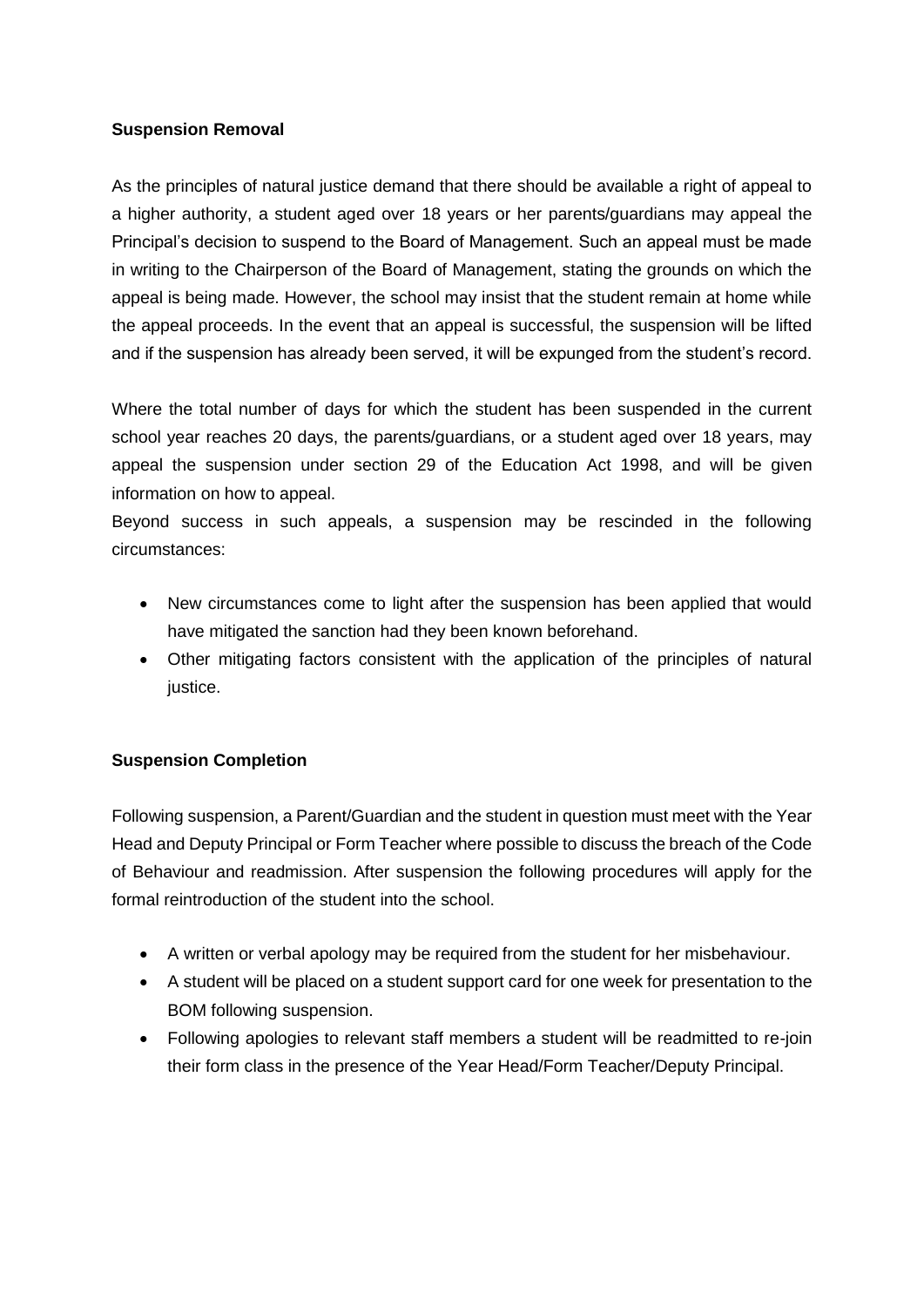# **EXPULSION**

Expulsion is the ultimate sanction imposed by the school on a student and as such, will only be exercised by the Board of Management in relation to cases of extreme indiscipline. In cases where the Principal judges that a student's actions are such that expulsion should be considered, the Principal will refer the matter to the Board of Management. Given the severity of the potential sanction, the school, in accordance with the principles of natural justice, will investigate extreme indiscipline cases thoroughly in advance of any hearing that could result in expulsion.

Expulsion will be considered in cases where the indiscipline of a student is so pervasive that teaching and learning become extremely difficult and where school authorities have tried a series of other interventions, and believe they have exhausted all possibilities of changing the student's behaviour. Such cases include but are not limited to:

- The student being so disruptive that she is seriously preventing other students from learning
- The student being uncontrollable or grossly insubordinate to school management or other staff members and not amenable to any form of school discipline or authority.
- Parents/Guardians being unable or refusing to exercise their responsibility for the student's behaviour
- The student's behaviour being a danger to herself or to others
- When guarantees of reasonable behaviour following repeated suspensions are not forthcoming or are not being met
- The student's conduct acting as a source of serious bad example and having an adverse influence on other students in the school.

In the interest of ensuring a fair and even-handed system for the imposition of expulsion, the Board of Management will take account of the following factors in determining expulsion:

- The nature and seriousness of the behaviour
- The context of the behaviour
- The impact of the behaviour
- The interventions tried to date
- Whether expulsion is a proportionate response
- The possible impact of the expulsion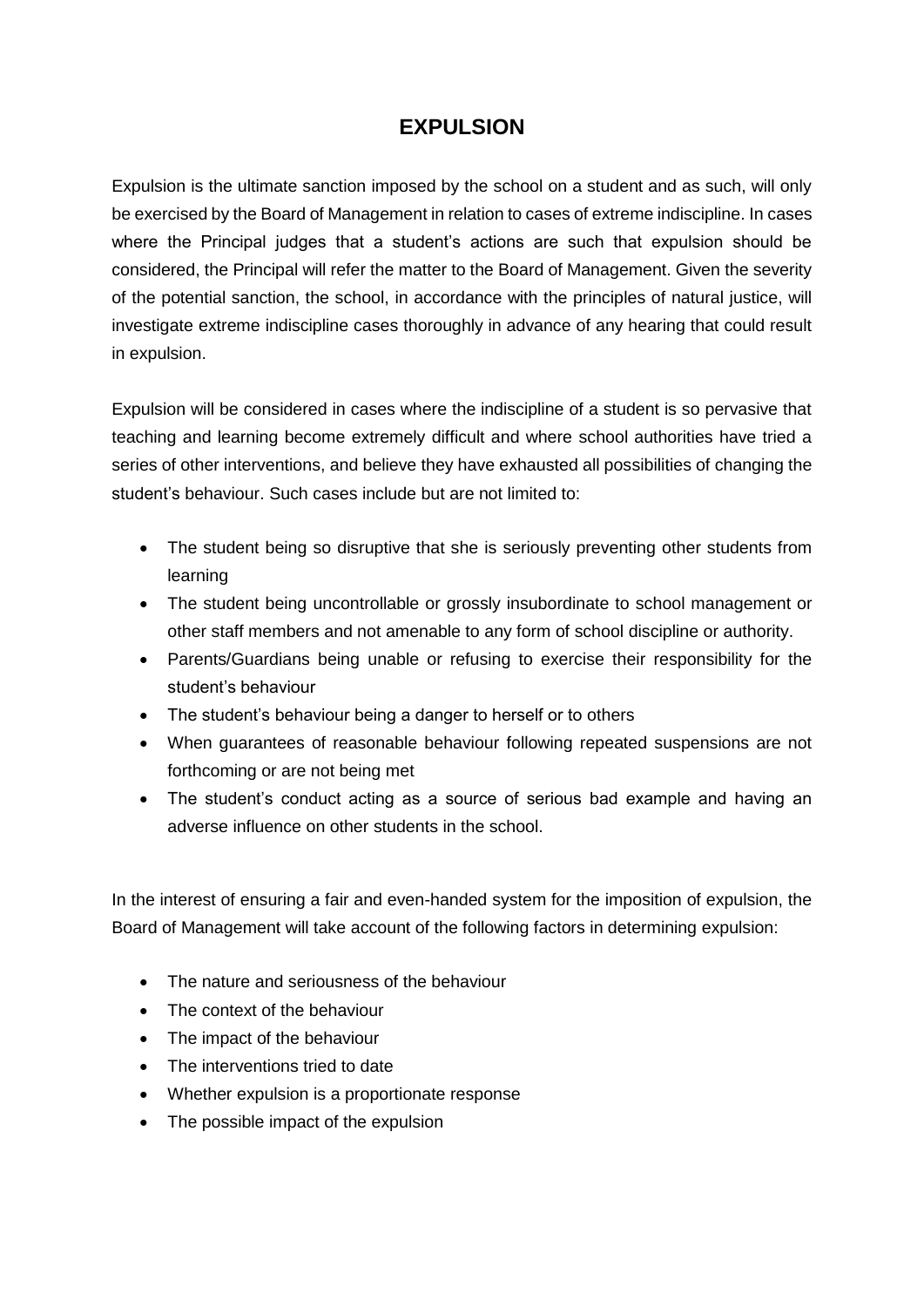Expulsion Procedure The school will follow fair procedures as well as procedures prescribed under the Education (Welfare) Act 2000, when proposing to expel a student. Where a preliminary assessment of the facts confirms serious misbehaviour that could warrant expulsion, the procedural steps will include:

# **Expulsion for first offence**

There may be exceptional circumstances where the Board of Management forms the opinion that a student should be expelled for a first offence. The kinds of behaviour that will result in a proposal to expel on the basis of a single breach of the Code of Behaviour include but are not limited to:

- A serious threat of violence against another student or member of staff
- A serious act of violence or serious physical assault
- Supplying drugs to others in or out of school
- Sexual assault
- Sexual harassment

#### **Expulsion Procedures**

#### **Step 1: A detailed investigation will be carried out under the direction of the Principal**

In investigating an allegation, in line with fair procedures, the Principal will:

- Inform the student and her parents/guardians about the details of the alleged misbehaviour and that it could result in expulsion.
- Give parents/guardians and the student every opportunity to respond to the complaint of serious misbehaviour before a decision is made and before a sanction is imposed.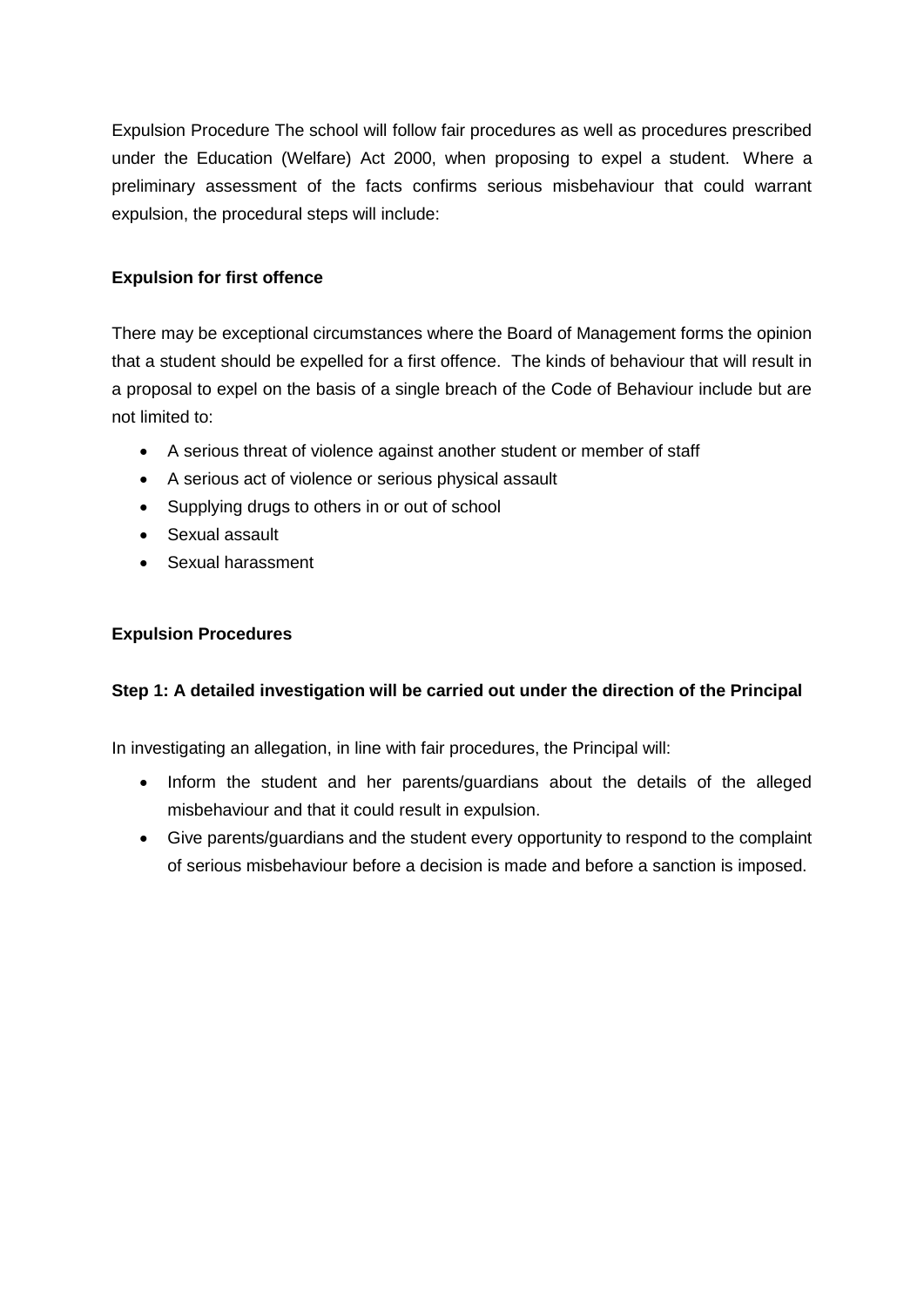## **Step 2: A recommendation will be given to the Board of Management by the Principal**

Where the Principal forms the view, based on the investigation of the alleged misbehaviour, that expulsion may be warranted, the Principal makes a recommendation to the Board of Management to consider expulsion. The Principal will:

- Inform the parents/guardians and the student that the Board of Management is being asked to consider expulsion
- Ensure that parents/guardians have copies of records of the allegations against the student and copies of records of the investigation and written notice of the grounds on which the Board of Management is being asked to consider the expulsion
- Provide the Board of Management with copies of the same comprehensive records as are given to parents/guardians
- Notify the parents/guardians of the date of the hearing of the Board of Management and invite them to that hearing
- Advise the parents/guardians that they can make both a written and an oral presentation to the hearing.

# **Step 3: Consideration by the Board of Management of the Principal's recommendation and the holding of a hearing**

The Board will review the initial investigation and satisfy itself that the investigation was properly conducted and in line with fair procedures. The Board will undertake its own review of all the documentation and the circumstances of the case. It will ensure that any party who has involvement in the case will not be party to any deliberations.

Where a Board of Management decides to consider expelling a student, it will hold a hearing where the Principal and the parents, or a student aged 18 years or over, will put their case to the Board in each other's presence. Each party will be allowed to question the evidence of the other party directly.

After both sides have been heard, the Board will ensure that the Principal, parents and student are not present for the Board's deliberations.

#### **Step 4: Deliberations of the Board and actions to follow the hearing**

Where the Board of Management, having considered all the facts of the case, is of the opinion that the student should be expelled, the Board will notify the Educational Welfare Officer in writing of its opinion, and the reasons for its decision. The Board will inform the parents/guardians in writing about its conclusions, the next steps in the process, and that the Education Welfare Officer has been informed.